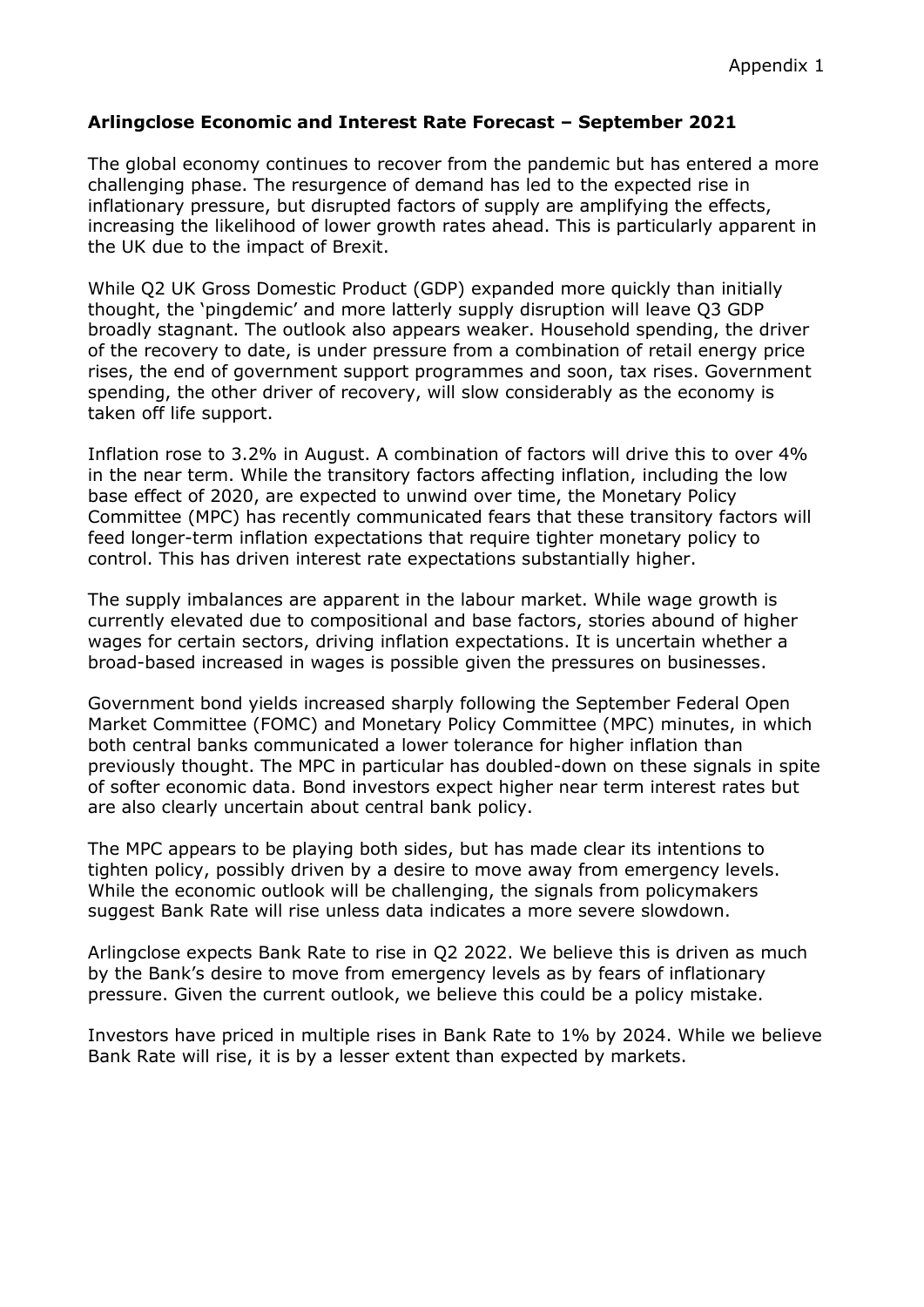

The graph below shows the Arlingclose central case along with market implied and downside risks for Official Bank of England Base Rate.

Gilt yields have risen sharply as investors factor in higher interest rate and inflation expectations. From here, we believe that gilt yields will be broadly steady, before falling as inflation decreases and market expectations fall into line with our forecast.

The risk around our forecasts for Bank Rate is to the upside over the next few months, shifting to the downside in the medium term. The risks around the gilt yield forecasts are initially broadly balanced, shifting to the downside later.